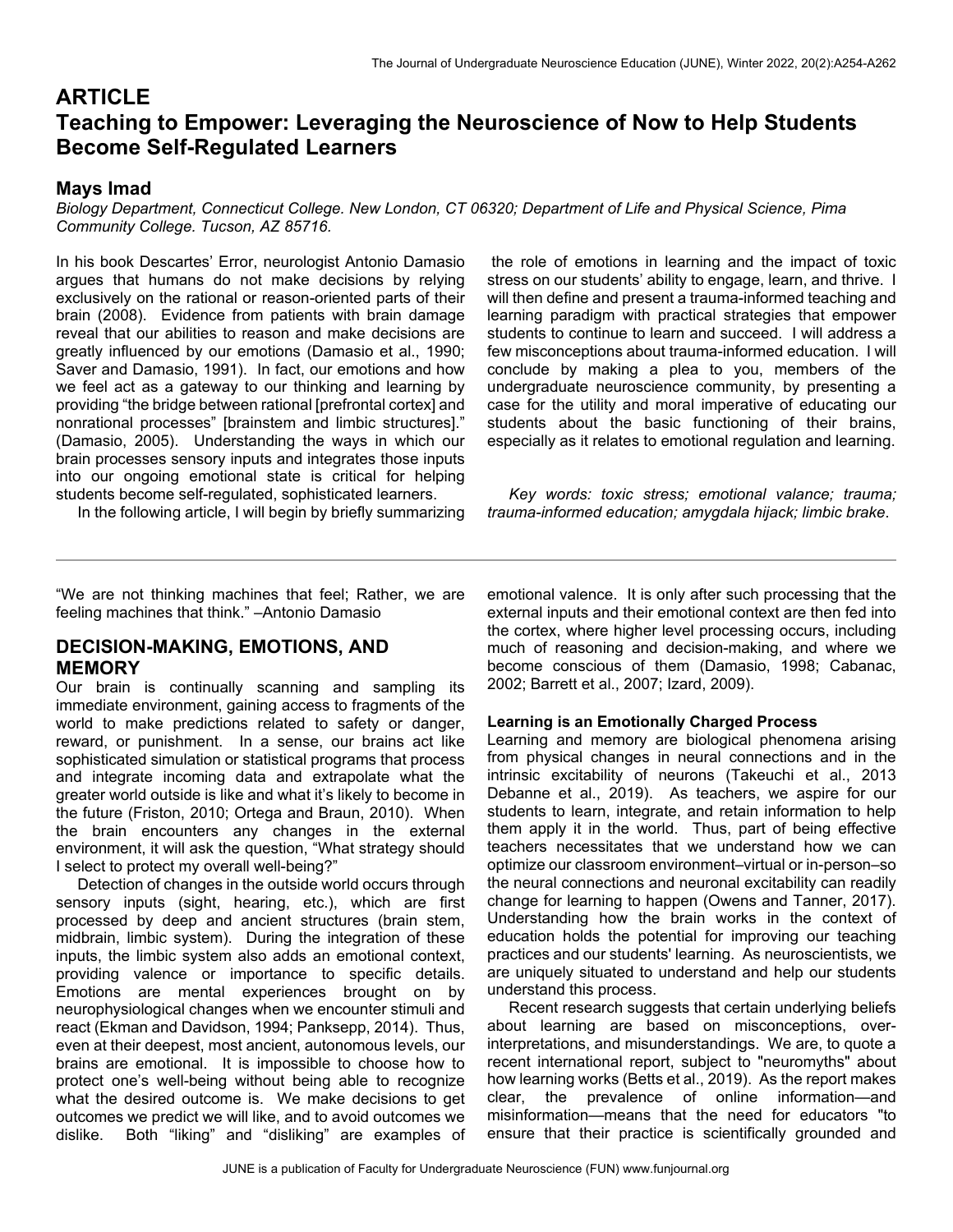evidence-based" is now more critical than ever. One of those misconceptions concerns the role of emotions in our thinking. Emotions are seen as irrational and unruly, something that is connected with acting reflexively and out of control. From that position comes the idea that by making decisions without emotions, "purely rationally," we become more sophisticated thinkers and decision-makers. As a consequence, we often expect students, and ourselves, to leave emotions outside the classroom.

 Yet, as discussed in the previous section, it is impossible to separate emotions from reasoning, on either the neurological or the biochemical level (Tyng et al., 2017). Several studies have reported that human cognition is affected by emotions, including attention (Vuilleumier, 2005), learning and memory (Phelps, 2004; Um et al., 2012), reasoning (Jung et al., 2014), and problem-solving (Isen et al., 1987). Mary Helen Immordino-Yang, among others, argues for the affective nature of learning, stating that it is "neurobiologically impossible to think about things deeply or to remember things about which you have had no emotion." She goes on to say: "Our emotions, our relationships, and our cultural experiences in the social world literally organize and shape the development of brain networks that allow us to learn. …[E]motional experiences in the learning environment are influencing what we are capable of doing." (Immordino-Yang, 2016). In fact, our emotions and how we feel act as a gateway to our thinking and learning by providing "the bridge between rational [prefrontal cortex] and nonrational processes [brainstem and limbic structures]." (Damasio, 2005). Simply put, emotion, thinking, and learning go hand in hand.

 To foster an optimal learning environment, we need to pay attention to emotions and how the learner is feeling, as learning cannot take place in absence of emotion. "[T]he neurobiological evidence suggests that the aspects of cognition that we recruit most heavily in schools, namely learning, attention, memory, decision making, and social functioning, are both profoundly affected by and subsumed within the processes of emotion…" (Immordino-Yang and Damasio, 2007). The brain chooses which aspects of the outside perceptions to pay attention to, and how to make decisions about them, by assigning emotional valence to them. The instructor's voice, the contents, the assignments, the assessments – all of these are external perceptions that brain has to process, and it will process them according to the emotional state they produce. Accordingly, learning can be enhanced or stifled depending on a learner's emotional state. While negative emotions, such as fear and anger, can disrupt learning, positive emotions drive learning. The brain uses emotion to harness motivation and direct action approaching positive situations and avoiding negative ones (Fischer and Bidell, 2006).

 On some level, many of us already know this. For all the talk about rationality, all of our teaching methods are designed to provoke emotional responses, which in turn promote meaningful learning. We try to make our students emotionally invested in the work they are doing; we let them feel good in the light of approval when they succeed in school. We put dry statistics about geography or history in the context of stories that allow emotional involvement.

Even in mathematics, we try to produce a situation where a student will have a flash of awe at the elegance of a particular mathematical proof.

 This incorporation of emotions into teaching, of course, does not mean that we can simply "crank up" our student's emotions and thereby improve their learning. If emotions become too overwhelming, they override rational processing and thinking, thus losing the details and the point of the lesson. This is particularly true of the negative emotions (anger, disgust, fear): while they may seem useful in certain narrow conditions, they tend to be counterproductive. A student will remember being angry or afraid during a lesson, but those sensations will override the actual details of the lesson being taught. Fear inhibits learning and memory at the detail level (de Quervain et al., 1998; Kuhlmann, 2005). For this reason, studying in an emotionally supportive environment is far more effective than studying motivated by fear of failure) (Broekens et al., 2015; Blum and Kohn, 2020).

#### **STRESS IN THE CONTEXT OF LEARNING**

Psychological stress is usually defined as a feeling of strain and pressure and can be both positive and negative. In other words, some stress is useful, for example, the type of stress we experience when we feel aroused and excited but there is no accompanying threat or fear. Eustress (good stress) allows for productive problem solving as well as motivation. We recover from good stress when the stimulus is gone and resume our resting state.

 Sudden large spikes in stress (extremely traumatic or dangerous situations), or long-term exposures to repeated stressful stimuli can lead to toxic stress, which is highly destructive to learning. Leading psychiatrist and trauma researcher Bessel van der Kolk states that "at the core of traumatic stress is the breakdown in the capacity to regulate internal states," such as fear, anger, and anxiety (2005). Toxic stress has extremely negative effects on various aspects of human functioning, from basic physiological measures of health and immune system function, to ability to learn and process complex information (Maté, 2003; Kagias et al., 2012; van der Kolk, 2015; Yaribeygi et al., 2017; Yehuda and Lehrner, 2018).

 Toxic stress takes a heavy toll on our body and brain and can over time become self-sustaining: instead of just following from negative emotional states, it can begin to trigger them itself, and the constant barrage can reach a level where it feels inescapable and overwhelming. When the stress persists and we continue to feel uncertain about our survival and well-being, our limbic system will activate the brain's alarm system, often called "fight-or-flight response;" but which should more accurately be called "Fight-or-Flight-or-Freeze-or-Fawn." This reaction to any perceived harmful or threatening situation is physiological, automatically engaging behavioral systems of avoidance (flight), confrontation (fight), freezing in place, or placating the perceived threat source (fawn) (Schmidt et al., 2008; Walker, 2013). In trying to answer the questions, "What strategy should I select to protect my overall well-being?" this alarm system attempts to safeguard our future physical, mental, and social well-being against perceived threats–and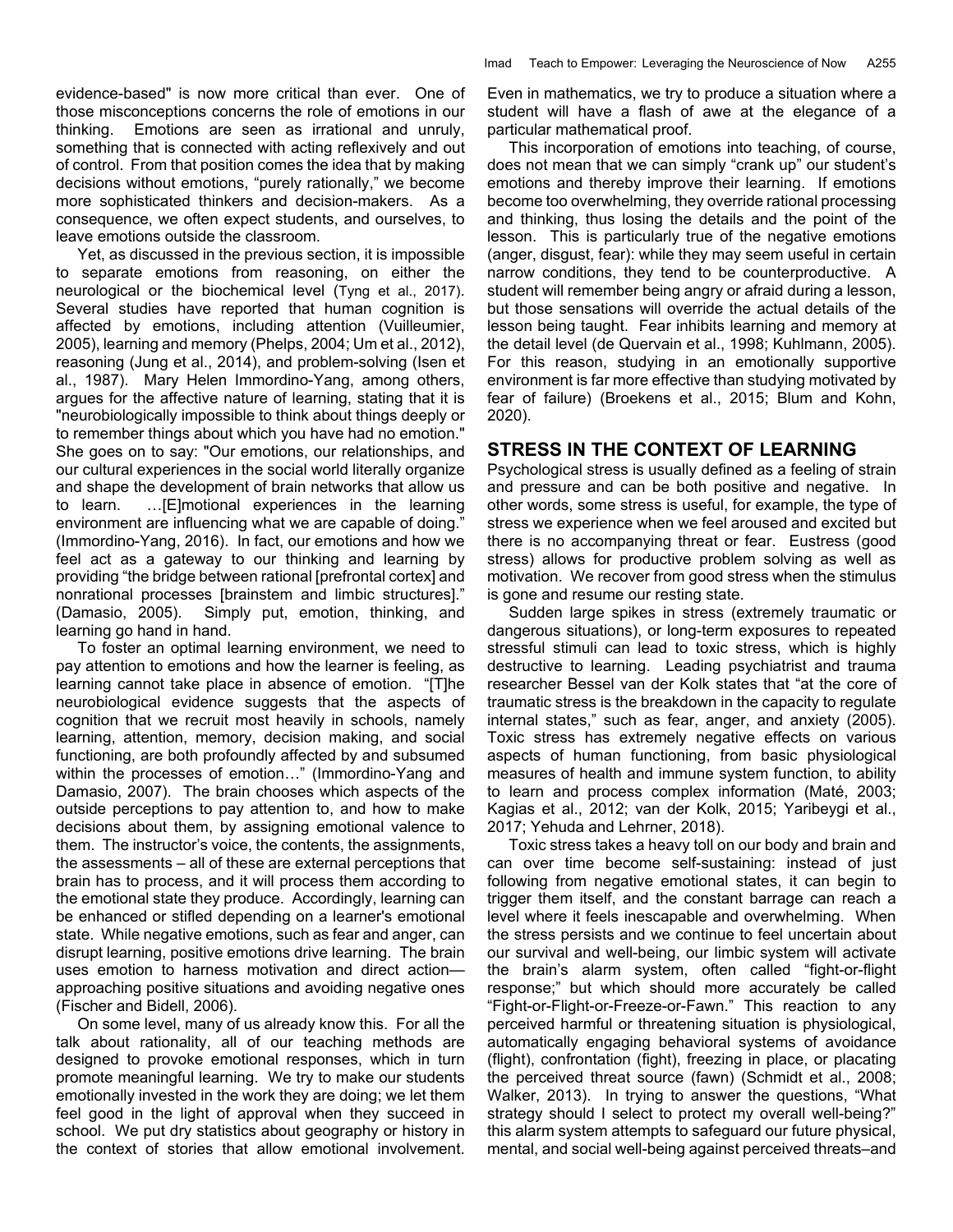the behaviors it elicits are not conducive to detailed, stable, and long-term learning.

 For the brain to engage and learn, one must first feel safe, hence the phrase, "Maslow before Bloom": Our basic needs come before our ability to learn (Berger, 2020). Whereas healthy levels of stress engage emotions and help with learning, toxic stress counteracts it: there is more activity in the limbic system and slowing down of the prefrontal cortex. In order to engage our prefrontal cortex for rational learning and analysis, we need to re-establish harmony between the emotional and rational areas of the brain. To do so, we need to feel safe. The challenges of learning must occur in an environment where a student feels safe and empowered enough to rise and meet them.

## **RELAXING THE NERVOUS SYSTEM: A TRAUMA-INFORMED TEACHING APPROACH**

The trauma-informed lens as it relates to education is about realizing that toxic stress is prevalent and pervasive and impacts students' ability to engage with the materials, learn, and retain information. Trauma-informed teaching is not about diagnosing or treating; most of us are not therapists nor clinicians. We do, however, occupy a close proximity to our students and can, through building meaningful relationships, help the connect, engage, and learn even in the face of ongoing challenges through a trauma-informed lens, the instructor intentionally promotes safe environments that cultivate connectedness and empowerment, acting as an "amygdala whisperer" (Baylin, 2016; Seng and CAsCAid Group, 2018). A trauma-informed approach to teaching enables us to recognize that our students may have a difficult time completing basic tasks they usually could, being motivated to study or even to show up, prioritizing assignments, managing their time, or simply not quitting. Admittedly, we can't take away students' challenges nor resolve their burdens. But we can help build a "learning sanctuary" (Imad, 2020a) within our classes that can offer a retreat for students to connect, belong, engage, and learn. There is a misconception that trauma-informed teaching that there are no rules, and students can "get away" with anything. On the contrary, we want to give students structures they can follow because having a predictable schedule and structure can offer an antidote to uncertaintyinduced stress. Similarly, trauma-informed education is not synonymous with lowered academic expectations. To the contrary, using the lens of trauma-informed education allows us to then challenge students academically to reach their full potential.

 Trauma-informed teaching is about seeing the humanity and complexity of students and, at the same time, revealing our humanity to our students to show them that we are on their side, that we have their backs, that we see them and we validate their struggles and that they matter. Traumainformed education means that we recognize that we, educators and leaders, have the ability and the positionality in higher education to create and advocate for a critical educational praxis. We build connections with our students and empower them to cultivate connections with themselves, their classmates, and the course contents. We center kindness and wellbeing and provide students with the tools to cope, to learn, to succeed, and to thrive.

#### **Trauma-Informed Teaching in Practice**

My framework for trauma-informed education is based upon the Substance Abuse and Mental Health Services Administration (SAMHSA) guidelines for trauma-informed care (SAMHSA, 2019; Figure 1). Simply put, those guidelines encourage us to ground all of our work in cultural humility, paying attention to historical, racial, and gender issues and identities. We cultivate safe learning environments by building trusting and transparent relationships with and among our students. We empower our students by providing them choices and encouraging them to use their voices. We build a classroom community by encouraging students to collaborate and co-create knowledge and bring their rich experiences to the learning environment. I elaborated on each principle and provide practical classroom examples in an article I wrote last year for Inside Higher Education. In that article, I also added an additional principle: Impart to your students the importance of having a sense of meaning by identifying goals and purpose (Imad, 2020a). In the following section, I wish to elaborate on the principle of empowerment by adding another pertinent example. Namely, empowering students to self-regulate by teaching them about the neurobiology of learning and stress.

#### **Empowering Students with Knowledge**

Like many of us, a great number of our students are experiencing an incredible amount of stress, and that stress can limit agency and generate a sense of helplessness. Loss of agency combined with unconscious beliefs about how learning works can have a negative impact on a student's overall sense of self. A student struggling to



*Figure 1.* Principles of Trauma-Informed Teaching. Modified from SAMHSA's National Center for Trauma-Informed Care.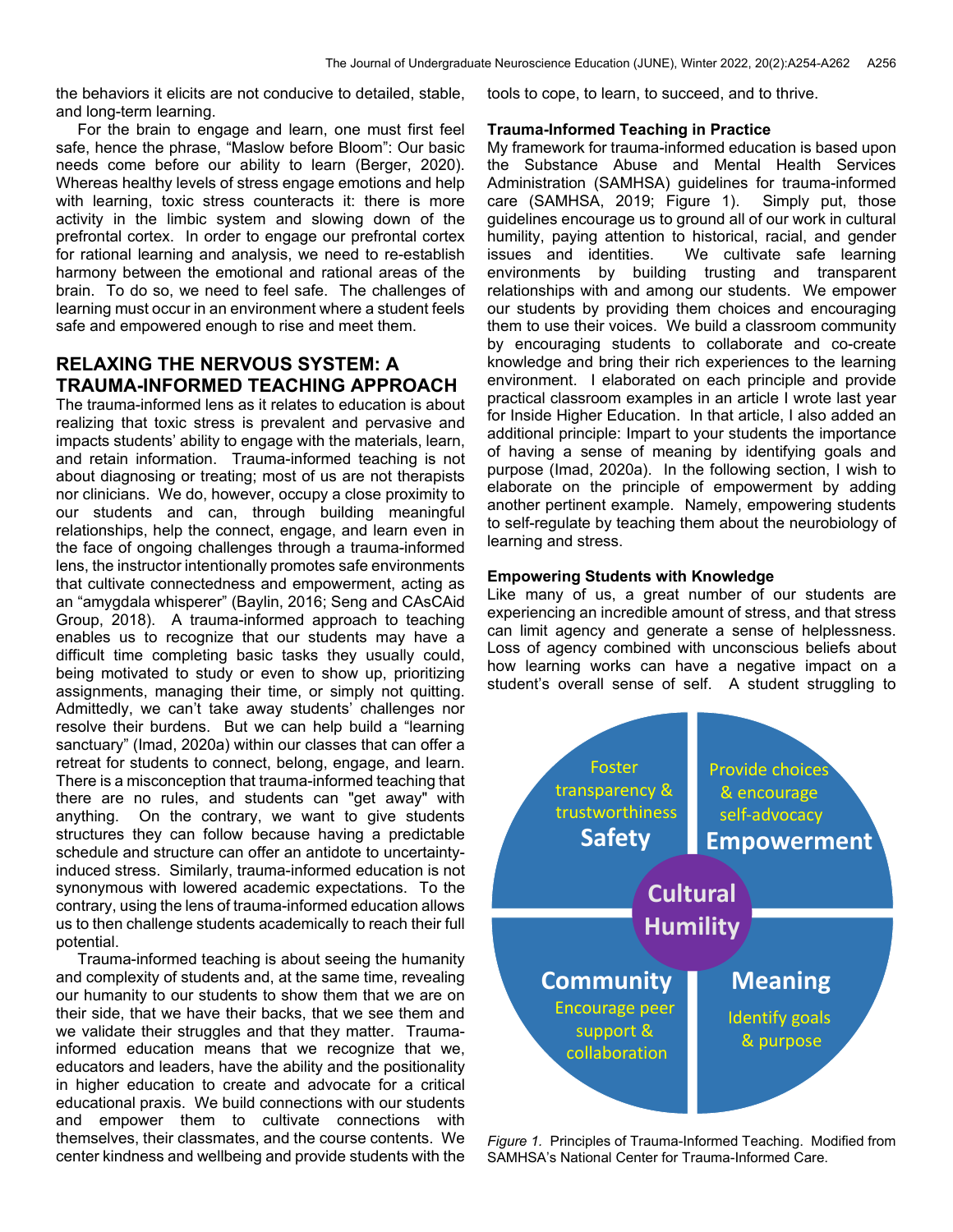is not because I am lazy but because I am coping"). Soon after the COVID-19 pandemic hit the US, many colleges and universities across the nation began to offer trauma-informed teaching and learning webinars for their faculty. Given the prevalence of trauma and stress in our students before the pandemic, these webinars were long overdue (Auerbach et al., 2018). I participated in some of these workshops as well as facilitated many. At the end of those webinars, faculty often expressed a resounding sigh of relieve about what they themselves were experiencing (e.g., mental fogginess, exhaustion, disconnect, etc.). Faculty appreciated understanding that they were experiencing a typical physiological response to an atypical situation–the pandemic. A salient question for me quickly arose: *Who is educating our students about toxic stress and its impact on learning and wellbeing?*

 In STEM education, we often talk about teaching students metacognition so they can become self-regulated thinkers (Dimmitt and McCormick, 2012; Dori et al., 2018), yet metacognition itself can be hijacked when we are under the influence of strong negative emotions. Elizabeth Norman recently outlined ways in which metacognition may reduce cognitive achievement and psychological well-being (2020). In the words of one of my former students: "Stress can always go beyond to the point where it creates inaction due to paralysis or the inability to think clearly creating metacognitive activities that are harmful." (Imad, unpublished research on metacognition). Metacognition can be a luxury for students who are experiencing toxic stress–brought on by the pandemic, by witnessing or enduring racialized violence, thoughts of the climate crisis, or the effects of socioeconomic inequality. It is hard to think about thinking when you can't think–when you are experiencing amygdala hijack. In addition to metacognition, we need to teach students about the science of stress and its effect on their limbic system and their learning, and then give them tools to regulate their reactions to stress (Imad et al., 2021).

 Research on stress and its impact on learning tells us that we can learn to regulate how we deal with stress and hence mitigate its impact on our ability to engage with the materials and learn (Hopkins et al., 2017; McCoy, 2013). Critical to this endeavor is student self-awareness and their learning about the nervous system (See for example, Desautels, 2018). Through my work with students over the past year, I've come to realize that the first step to helping them regulate their learning is to teach them about toxic stress because doing so helped them feel validated that their struggles are real. I reasoned that if I want students to be able to regulate their response to stress, they have to first have the knowledge of how the brain processes sensory information, how the brain handles stressful, unanticipated situations, and how our brain reacts to a negative situation– *not the situation itself*– to influence our daily psychological wellbeing (Puccetti, 2021).

 To empower students to self-advocate, I decided to host a college-wide series of student webinars on the topic of stress and emotional regulation at my institution in April 2020 (Casanova, 2020). Shortly after, many students reached out to me to thank me for helping them understand that the feelings they were experiencing, such as a lack of motivation and energy, were driven by their physiology and that "binge-watching" Netflix was not indicative that they are lazy or do not care about school (Imad, 2020b). Rather, they were dealing with toxic stress and trying to cope. The following are a few representative examples of what students said after attending a workshop on the brain, learning, and stress:

- Student 1: "Your instruction helped me to feel like I am normal and okay to feel these things."
- Student 2: "I feel so validated that others are going through the same thing."
- Student 3: "[Y]our presentation put everything in perspective. [A]fter watch[ing] the webinar the 'heaviness,' the headaches, the sleepiness, the anxiety all lifted."
- Student 4: "The webinar helped me understand the fight or flight emotional reaction, and to recognize it so I can regulate it."
- Student 5: "I know I am not stupid but these unprecedented times makes it difficult to focus and learn."

These are just a few of many similar sentiments. What they underscore is not only how much students are struggling during the pandemic (Goldrick-Rab et al., 2020) but also how little they understand what is going on in their brains. I wondered how much we are failing our students by not helping them understand the relationships between stress, emotions, and learning. During the webinars, I usually began my workshop by asking the question: "How are you feeling?" and students entered their answers into a Mentimeter anonymous poll. I then run an interactive workshop on the neurobiology of toxic stress and learning where I share examples of what toxic stress does to our brain and how it impacts attention and learning. I remind students that if they are feeling depleted or not motivated or anxious or mentally foggy, they are coping and that their physiology is working. I then share practical strategies for how to recognize and deal with toxic stress. I end the workshop with the same question I started with: "How are you feeling?" When I examined students' answers before versus after the webinar I noticed a trend toward positive emotions after the webinar. I entered students' answers into a WordCloud to verify and was surprised to see that repeatedly students expressed more positive feelings after attending the workshop (N>200, analyzed using wordsift.org). It is important to note that attending a workshop doesn't remove the reality of the students' experience of feeling tired, overwhelmed, or exhausted– although it shifts their focuses to more positive feelings such as hope and gratitude and feeling empowered (Figure 2). So, here I make a plea to our neuroscience community to empower students through knowledge. We are neuroscientists who invested years of training to understand the various aspects of the nervous system. We can, and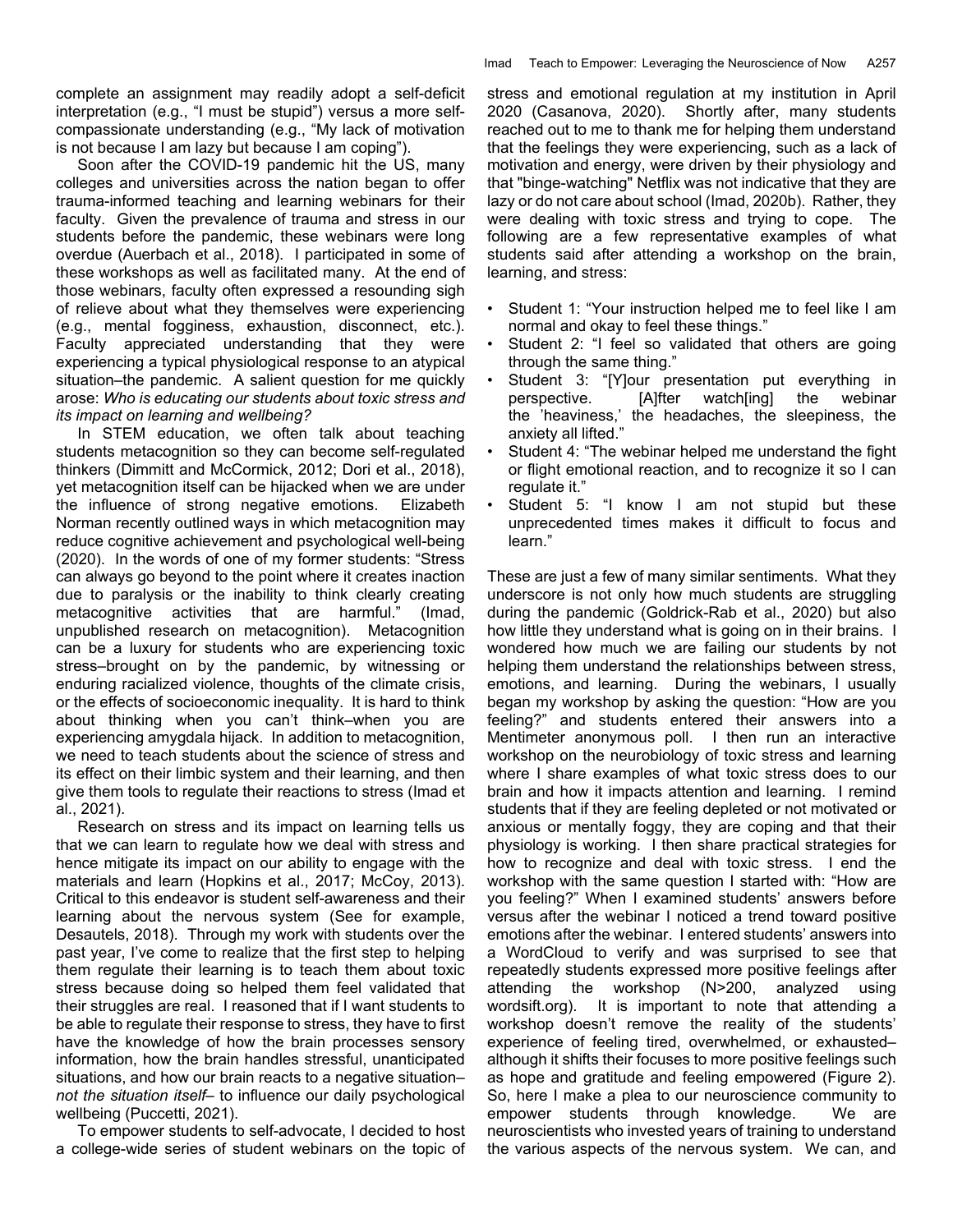# **How Are You Feeling?**

anxious busy calm chill comfortable concerned **CONTENT** curious depressed drained energized engaged **excited exhausted** *fatigued* **fine** frustrated happy hopeful hungry informed interested intrigued motivated nervous ok okay optimistic **OVerwhelmed** peaceful relaxed rested Sad satisfied scared sleepy Stressed tired worried

anxious better calm contemplative content curious empowered encouraged energized engaged enlightened **excited** exhausted fine Focused grateful happy **hopeful** informed **inSpired** interested intrigued knowledgable motivated optimistic overwhelmed peaceful positive relaxed sad satisfied scared sleepy **Stressed** thoughtful tired uplifted validated wonderful worried

## **Before Webinar**

# **After Webinar**

*Figure 2.* A visual representation of text data from students responding to the question "How are you feeling," when asked before and after a webinar on recognizing and mitigating the impact of toxic stress on learning and wellbeing. Students were asked to answer using single words. The prevalence of each word is shown with font size–bigger words mean more responses.

should, readily help our students to learn about the biology of learning and how toxic stress can hijack learning and what we can do about it.

### **Examples to Empower Your Students**

Listed below are ten concrete approaches you can use in your courses to educate about the brain and learning, normalize the fact that toxic stress impacts learning, and share coping strategies to mitigate the impact of stress.

- 1. Remind your students that learning involves a complex series of events that change the structure of the brain. Learning is a journey and struggle is part of that journey (Cajete, 2000). Failure to understand the materials the first time around is part of the learning. One of the most powerful ways to impart this teaching to your students is through storytelling. Toward this end, share with your students your learning journey, especially how struggles and failure were part of that journey.
- 2. Foster critical self-reflection in order to help your students understand the science of that journey. We know a lot about what enhances or stifles learning. Start by asking students to consider what learning means to them, how do they know when they've learned, and what helps them learn and retain information. Remind your students that when they come into your class, they bring with them past experiences, language, and cultural assets which can enable meaningful learning (Rendon, 1994). Again, I use storytelling to demonstrate what I mean by that. I tell my students that I learn best through analogies. When I am confronted with a new and challenging concept I need to learn, I often spend time trying to connect to the concept by asking questions such as, "why does this matter to me?" and "how does this impact my community?"
- 3. Invite your students to keep a simple learning diary and

pay attention to when their learning is interrupted or challenged and what they can do about it. When possible, keep a teaching diary and share it with your students. For example, you can include your rationale for the sequence of the course or the examples you use in lecture. This activity will reinforce the notion that learning is a journey and that the teacher, in addition to their student, is part of that learning journey.

- 4. Share with your students an article about "limbic brake" (Shanker, 2017) or "amygdala hijack" (Goleman, 1995) and how they can distinguish that depletion of energy (which impacts their motivation and ability to engage and learn) from being "lazy." I remind my students that we might be experiencing the influence of strong negative emotions that might be hijacking our brain and yet we can still negotiate with our brains to focus more on what we can control and engage.
- 5. Introduce to your students the concepts of selfregulation and help them learn how to negotiate with their brain and act as an "amygdala whisperer" (Hopkins et al., 2017). For example, create an online discussion board and ask students to share (a) how they recognize when they are stressed, and (b) healthy coping strategies that they've used to successfully mitigate their response to stress. Share with your students examples of how your regulate your response to stress (Desautels, 2019).
- 6. Encourage your students to continue to learn about the brain. Remind them that the best way to learn is by teaching others. You could say: "For the upcoming week, learn something new about the brain and share it with other students. Tweet with #HelloBrain or #BrainandHeart." Similarly, offer an "extra credit" assignment where students can talk about emotions and emotional regulation with their family and friends. I once offered a session titled, "Imagine if we didn't feel," and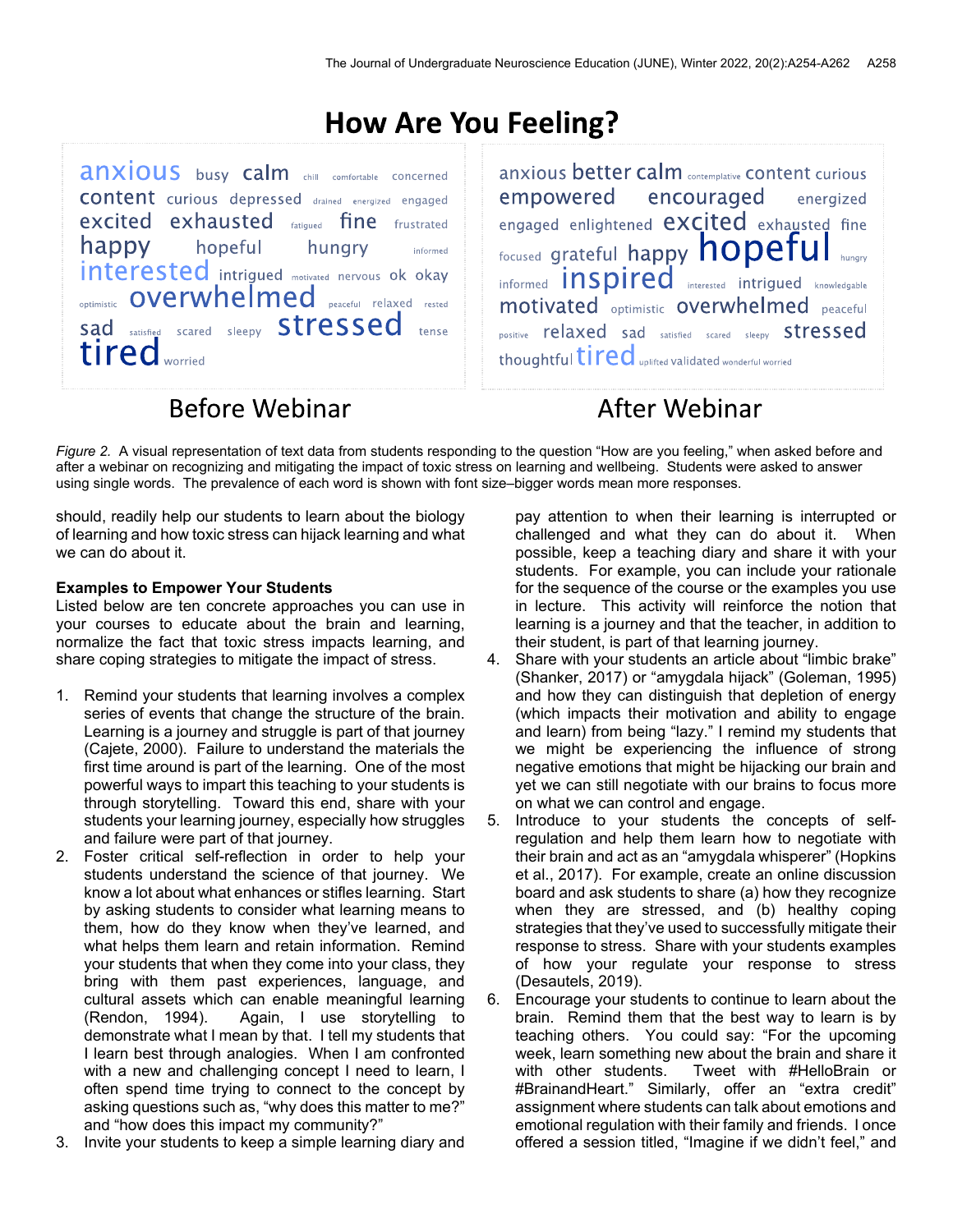began by asking student to sit with that question and discuss the consequences of not having feelings. A handful of students reflected back to me after the session how much they appreciated not being expected to suppress or ignore their emotions.

- 7. Repeat the message that we are relational beings and that the brain is a social-emotional organ, influenced by its surroundings. For example, share with your students an article about interpersonal neurobiology (Siegel, 2015) and ask them to notice and document what in their surroundings helps their nervous system calm down. Furthermore, invite your students to reflect on how they might help those around them feel safe, connected, and supported. Discuss with your students the research on microaggression and how it impacts the overall wellbeing, especially of marginalized groups (Sue, 2010; Reid, 2017), and how we can each ensure that we don't engage, even subconsciously, in microaggressive behavior.
- 8. Validate your students' struggles and normalize the necessity of mental and emotional hygiene. Make your first interaction with your students inviting. Consider how you might make the tone of your syllabus inviting where students feel comfortable coming to you and asking for help regarding their mental health and wellbeing (Gurung and Galardi, 2021). For example, in my syllabus I add the following statement: "Beyond your learning, your health, safety, and wellbeing are my primary concerns. If you are struggling with the course materials, I will help you. Moreover, please feel free to reach out to me if you are experiencing difficulties securing food, housing, or struggling with your mental health. If I can't help you directly, I will help connect you with resources on campus." Share with your students resources on how they can regulate their emotions and anxiety such as: "Unlock Your Wise and Mindful Brain" (Notebaert, 2021) and "The Anxiety Coaches Podcast." (Ryan, 2021).
- 9. Discuss with your students the science and neuroscience of hope (Groopman, 2006). Invite your students to reflect on how we can reignite our relationship with hope when we are hope-depleted (Imad, 2021a), and why doing so is important to us individually and collectively (Imad, 2021b). In most of my courses, I have a section designated to science and society where I engage my students and reflect on how we can enact a better world using science and the scientific community. I remind them that we can each act as a ripple effect to make the future of our humanity better for all.
- 10. Intentionally and explicitly destigmatize mental illness. For example, consider inviting to your class a counselor to discuss what resources are offered by the school about mental health and how to access those resources. Furthermore, draft a letter with your students to advocate for more mental health awareness and resources on campus by having them bringing into play the neuroscience of stress and mental illness and explicitly make the connections between mental health and social justice (Sheppard, 2002; Proctor, 2019).

Consider making this activity a non-disposable assignment (NDS) where the assignment provides impact or value outside of the traditional student– teacher classroom relationship (Seraphin et al., 2018). When the letter is drafted, reach out to your colleagues throughout the college community to further advocate for this work.

If we are honest with ourselves in higher education, we knew that our students were struggling before the pandemic–– with stress, anxiety, and loneliness (American College Health Association, 2018). But mental health wasn't as urgent a priority for higher education before the pandemic as it should have been (note that our colleagues in K-12 were already using a trauma-informed lens long before the pandemic, see for examples, Taylor et al., 2017; Venet, 2018; Venet, 2019; Desautels, 2020). We have an opportunity to forge a post-pandemic higher education that is grounded in both science and compassion. Traumainformed education, while it may be a current buzz word, is not merely a passing trend. It provides a lens that disrupts an educational system that too often prioritizes knowing over caring, competition over collaboration, intervention over prevention, and individuals over community. Traumainformed education compels us to resist perpetuating systems that disproportionately overlook students with identities located at the margins of society.

 Using a trauma-informed lens in higher education can help restore justice, improve students' learning and wellbeing, and make our institutions places of transformation and even healing. We can begin in our classrooms by modeling and encouraging students to center their mental wellbeing. We often think of mental health as an issue only for counselors or psychologists, but wellbeing is a higher education issue. It is a societal issue. It is a human rights issue. When practiced consistently, intentionally, and purposively, trauma-informed education benefits everybody, including ourselves, as educator.

#### **REFERENCES**

- American College Health Association (2018) American College Health Association-National College Health Assessment II: Reference Group Executive Summary. Silver Springs, MD: American College Health Association. Available at https://www.acha.org/documents/ncha/NCHA-II\_Spring\_2018\_ Reference Group Executive Summary.pdf.
- Auerbach RP, Mortier P, Bruffaerts R, Alonso J, Benjet C, Cuijpers P, Demyttenaere K, Ebert DD, Green JG, Hasking P, Murray E, Nock MK, Pinder-Amaker S, Sampson NA, Stein DJ, Vilagut G, Zaslavsky AM, Kessler RC (2018) WHO World Mental Health Surveys International College Student Project: Prevalence and distribution of mental disorders. Journal of Abnormal Psychology 127(7):623–638. Available at https://doi.org/10.1037/abn0000362.
- Barrett LF, Mesquita B, Ochsner KN, Gross, JJ (2007) The Experience of Emotion. Annual Review of Psychology 58(1):373–403.

https://doi.org/10.1146/annurev.psych.58.110405.085709

Baylin J (2016) The Neurobiology of Trustbuilding: On Being a Social Buffering Amygdala Whisperer. In: Proceedings of DDP 2016 3-Day Conference. New York, NY: Dyadic Development Psychotheraphy Institute. Available at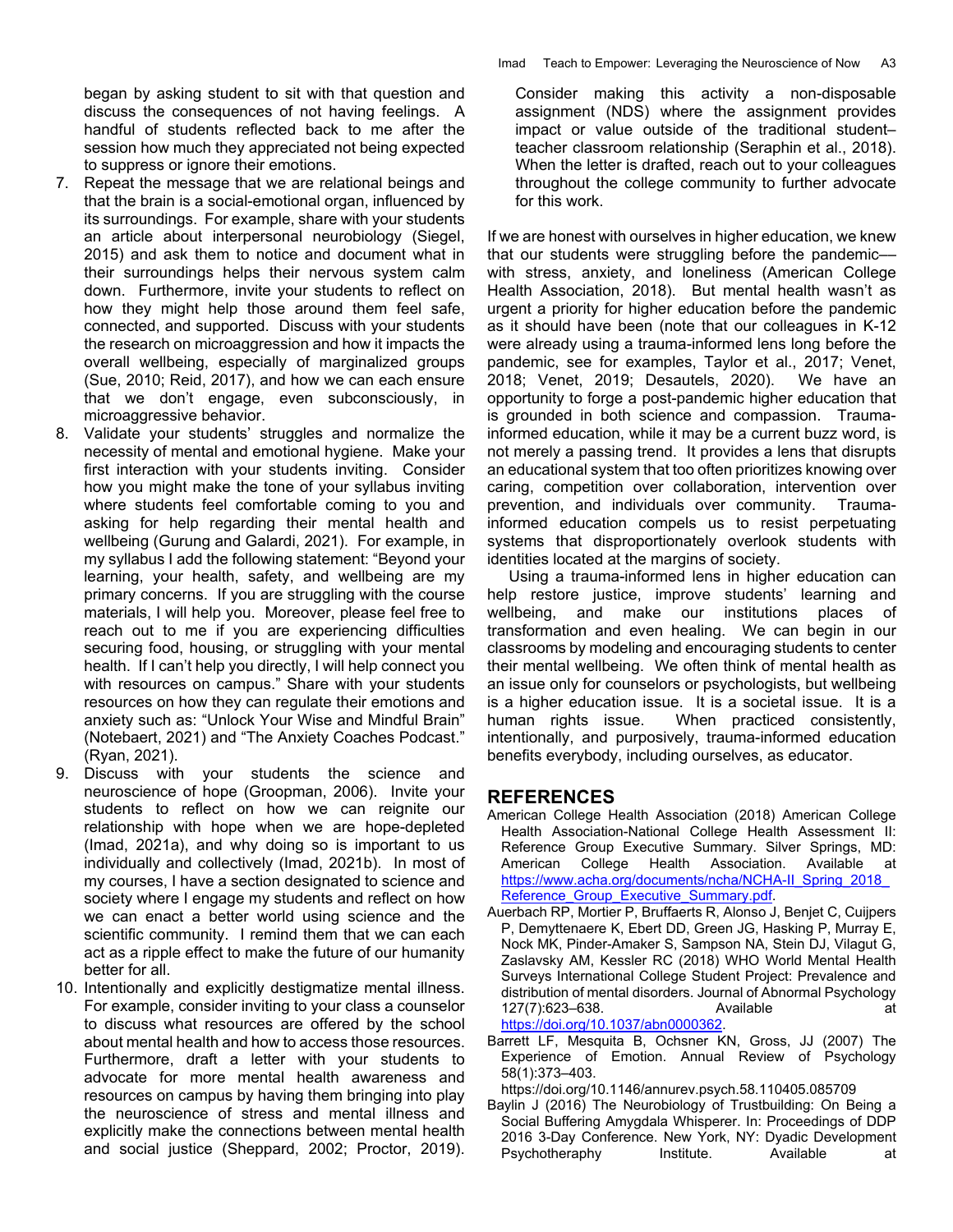https://ddpnetwork.org/library/neurobiology-trustbuilding-socialbuffering-amygdala-whisperer-jon-baylin/.

- Berger T (2020) How to Maslow Before Bloom, All Day Long. Edutopia, September 23. Available at https://www.edutopia.org/article/how-maslow-bloom-all-daylong.
- Betts K, Miller M, Tokuhama-Espinosa T, Shewokis P, Anderson A, Borja C, Dekker S (2019) International Report: Neuromyths and Evidence-Based Practices in Higher Education. Boston, MD: Online Learning Consortium. Available at https://onlinelearningconsortium.org/read/international-reportneuromyths-and-evidence-based-practices-in-highereducation/.
- Blum SD, Kohn A (2020) Ungrading: Why Rating Students Undermines Learning (and What to Do Instead). Morgantown, WV: West Virginia University Press.
- Broekens J, Jacobs E, Jonker CM (2015) A reinforcement learning model of joy, distress, hope and fear. Connection Science, 27(3):215–233. Available at https://doi.org/10.1080/09540091.2015.1031081.
- Cabanac M (2002) What is emotion? Behavioural Processes, 60(2):69–83. Available at https://doi.org/10.1016/s0376- 6357(02)00078-5.
- Cajete G (2000) Native Science: Natural Laws of Interdependence. Santa Fe, NM: Clear Light Publishers.
- Casanova S (2020) Pima Community College offers webinars to help students cope with anxiety during pandemic. Arizona Daily Star, May 4, Available at https://tucson.com/news/local/pimacommunity-college-offers-webinars-to-help-students-cope-withanxiety-during-pandemic/article\_e08b9dee-8e55-11ea-871ab3e265fcaa0e.html.
- Damasio A (2005) Descartes' Error: Emotion, Reason and the Human Brain. London, England: Penguin Random House.
- Damasio AR (1998) Emotion in the perspective of an integrated nervous system. Brain Research Reviews 26(2-3):83–86. Available at https://doi.org/10.1016/s0165-0173(97)00064-7.
- Damasio A, Tranel D, Damasio H (1990) Individuals with sociopathic behavior caused by frontal damage fail to respond autonomically to social stimuli. Behavioural Brain Research, 41(2):81–94. Available at https://doi.org/10.1016/0166- 4328(90)90144-4.
- Debanne D, Inglebert T, Russier M (2019) Plasticity of intrinsic neuronal excitability. Curr Opin Neurobiol 54:73-82.
- de Quervain DJ-F, Roozendaal B, McGaugh JL (1998) Stress and glucocorticoids impair retrieval of long-term spatial memory.<br>Nature 394(6695):787–790. Available at Nature 394(6695):787–790. Available at https://doi.org/10.1038/29542.
- Desautels L (2018) Teaching Students How to Deal With Stress. Edutopia, December 3. Available at https://www.edutopia.org/article/teaching-students-how-dealstress.
- Desautels L (2019) The Role of Emotion Co-Regulation in Discipline. Edutopia, October 15. Available at https://www.edutopia.org/article/role-emotion-co-regulationdiscipline.
- Desautels LL (2020) Connections over compliance : rewiring our perceptions of discipline. Deadwood, OR: Wyatt-Mackenzie Publishing.
- Dimmitt C, McCormick CB (2012) "Metacognition in education." In: APA Educational Psychology Handbook, Vol 1: Theories, Constructs, And Critical Issues (Harris KR, Graham S, Urdan T, eds) pp 157–187. Washington, DC: American Psychological Association.
- Dori YJ, Mevarech ZR, Baker DR (2018) Cognition, metacognition, and culture in STEM education: learning, teaching and assessment. Cham, Switzerland: Springer International

Publishing Ag.

- Ekman P, Davidson RJ (1994) The Nature of Emotion: Fundamental Questions. Oxford, England: Oxford University Press.
- Fischer KW, Bidell TR (2006). Dynamic development of action and thought. In: Handbook of child psychology (Damon W and Lerner RM, eds) pp 313-399. 6th edition, Volume 1. New York, NY: John Wiley & Sons, Inc.
- Friston K (2010) The free-energy principle: a unified brain theory? Nature Reviews Neuroscience. 2010;11(2):127–138.
- Goldrick-Rab S, Coca V, Kienzl G, Welton CR, Dahl S, Magnelia S (2020) #RealCollege During The Pandemic New Evidence On Basic Needs Insecurity And Student Well-Being. Philadelphia, PA: The Hope Center for College, Community, and Justice. . Available at https://hope4college.com/wpcontent/uploads/2020/06/Hopecenter\_RealCollegeDuringthePa ndemic.pdf.
- Goleman D (1995) Emotional Intelligence : Why It Can Matter More Than IQ. New York City, NY: Bloomsbury.
- Groopman JE (2006) The anatomy of hope: how people find strength in the face of illness. Random House New York.
- Gurung RAR, Galardi NR (2021) Syllabus Tone, More Than Mental Health Statements, Influence Intentions to Seek Help. Teaching of Psychology, February 11. Available at https://doi.org/10.1177/0098628321994632.
- Hopkins S, Shanker S, Leslie R (2017) Self-regulation, self-Control, and the practice of shanker self-rReg®. Reframed - a Journal of Self-Reg, 1(1):58–75. Available at https://doi.org/10.26690/sri20170705.
- Imad M (2020a) Leveraging the Neuroscience of Now: Seven recommendations for helping students thrive in times of trauma. Inside Higher Ed, June 3. Available at https://www.insidehighered.com/advice/2020/06/03/sevenrecommendations-helping-students-thrive-times-trauma.
- Imad M (2020b) How to Recognize and Mitigate Stress and Traumatic Experiences (for students) YouTube, August 5. Available at the state of the state at  $\alpha$ https://www.youtube.com/watch?v=DiJPj4NbTswandlist=PLC2 n3iK0UxHm0TdyzmpRrEijEgvjNLVIdandindex=3andt=4s.
- Imad M (2021a) Leveraging the Neuroscience of Now: Toward Healing and Recovery. YouTube, March 26. Available at https://www.youtube.com/watch?v=nA\_h3l8NJG8
- Imad M (2021b) Hope Still Matters: How faculty can impart hope to students when feeling hope-depleted themselves. Inside Higher Ed, March 17. Available at https://www.insidehighered.com/advice/2021/03/17/howfaculty-can-impart-hope-students-when-feeling-hope-depletedthemselves-opinion.
- Imad M, Werner L, Liston K, Magee S, Reardon E, Humphrey A, Senese S (2021) Helping students develop mental immunity to COVID. Inside Higher Ed, December 15. Available at https://www.insidehighered.com/views/2021/12/15/helpingstudents-develop-mental-immunity-covid-opinion.
- Immordino-Yang MH (2016) American Educational Research Association Ed-Talk: Learning with an Emotional Brain. YouTube, August 31. Available at https://www.youtube.com/watch?v=DEeo350WQrs.
- Immordino-Yang MH, Damasio A (2007) We Feel, Therefore We Learn: The Relevance of Affective and Social Neuroscience to Education. Mind, Brain, and Education 1(1):3–10. Available at https://doi.org/10.1111/j.1751-228x.2007.00004.x.
- Isen AM, Daubman KA, Nowicki GP (1987) Positive affect facilitates creative problem solving. J Pers Soc Psychol 52:1122–1131. doi: 10.1037/0022-3514.52.6.1122
- Izard CE (2009) Emotion Theory and Research: Highlights, Unanswered Questions, and Emerging Issues. Annual Review of Psychology 60(1):1–25. Available at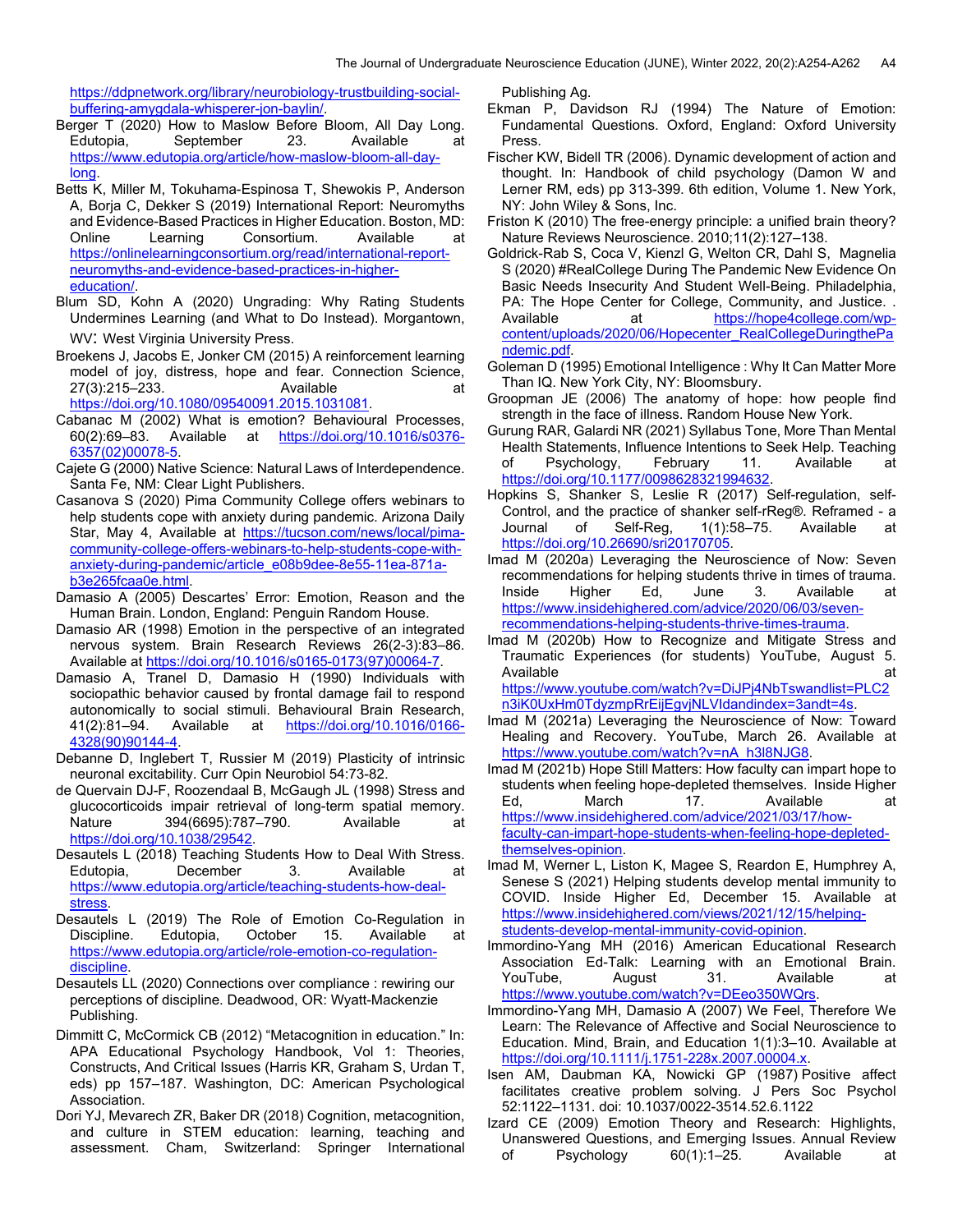- Jung N, Wranke C, Hamburger K, Knauff M (2014) How emotions affect logical reasoning: evidence from experiments with moodmanipulated participants, spider phobics, and people with exam anxiety. Front. Psychol. 5:570. doi: 10.3389/fpsyg.2014.00570
- Kagias K, Nehammer C, Pocock R (2012) Neuronal Responses to Physiological Stress. Frontiers in Genetics, 3. Available at https://doi.org/10.3389/fgene.2012.00222.
- Kuhlmann S (2005) Impaired Memory Retrieval after Psychosocial Stress in Healthy Young Men. Journal of Neuroscience, 25(11):2977–2982. Available at

https://doi.org/10.1523/jneurosci.5139-04.2005.

- Maté GMS (2003) When the Body Says No: Understanding the Stress-disease Connection. 1st edition. Hoboken, NJ: John Wiley & Sons.
- McCoy DC (2013) Early Violence Exposure and Self-Regulatory Development: A Bioecological Systems Perspective. Human Development, 56(4):254–273. Available at https://doi.org/10.1159/000353217.
- Notebaert K (2021) Unlock Your Wise Mindful Brain. InsightTimer. Available at https://insighttimer.com/meditationcourses/course\_karolien-notebaert-30-days.
- Ortega PA, Braun DA (2010) A Minimum Relative Entropy Principle for Learning and Acting. Journal of Artificial Intelligence Research 38:475–511. Available at https://doi.org/10.1613/jair.3062.
- Owens MT, Tanner KD (2017) Teaching as Brain Changing: Exploring Connections between Neuroscience and Innovative Teaching. CBE—Life Sciences Education 16(2):fe2. Available at https://doi.org/10.1187/cbe.17-01-0005.
- Panksepp J (2014) Affective neuroscience : The Foundations of Human and Animal Emotions. New York, NY: Oxford University Press.
- Phelps EA (2004) Human emotion and memory: interactions of the amygdala and hippocampal complex. Curr. Opin. Neurobiol 14:198–202. doi: 10.1016/j.conb.2004.03.015
- Proctor D (2019) Where Mental Health and Social Justice Meet. Culture of Health Blog, March 11. Princeton, NJ: Robert Wood Johnson Foundation. Available at https://www.rwjf.org/en/blog/2019/02/confronting-theintersection-of-mental-health-and-social-justice.html.
- Puccetti NA, Schaefer SM, van Reekum CM, Ong AD, Almeida DM, Ryff CD, Davidson RJ, Heller AS (2021) Linking Amygdala Persistence to Real-World Emotional Experience and Psychological Well-Being. The Journal of Neuroscience, JN-RM-1637-20. Available at https://doi.org/10.1523/jneurosci.1637- 20.2021.
- Reid E (2017) How Racial Microaggressions Impact the Mental Health of Black Women of Different Occupational Prestige. In: Honors College Theses, 27. Boston, MA: University of Massechusetts Boston. Available at http://scholarworks.umb.edu/honors\_theses/27.
- Rendon LI (1994) Validating culturally diverse students: Toward a new model of learning and student development. Innovative Higher Education 19(1):33–51. Available at https://doi.org/10.1007/bf01191156.
- Ryan G (2021) The Anxiety Coaches Podcast. The Anxiety Coaches **Podcast.** Available at https://www.theanxietycoachespodcast.com/.
- Saver JL, Damasio AR (1991) Preserved access and processing of social knowledge in a patient with acquired sociopathy due to ventromedial frontal damage. Neuropsychologia 29(12):1241– 1249. Available at https://doi.org/10.1016/0028-3932(91)90037- 9.
- Schmidt NB, Richey JA, Zvolensky MJ, Maner JK (2008) Exploring human freeze responses to a threat stressor. Journal of Behavior Therapy and Experimental Psychiatry 39(3):292–304. Available

at https://doi.org/10.1016/j.jbtep.2007.08.002.

- Sheppard M (2002) Mental Health and Social Justice: Gender, Race and Psychological Consequences of Unfairness. The British Journal of Social Work 32(6):779–797. Available at https://doi.org/10.1093/bjsw/32.6.779.
- Siegel DJ (2015) Interpersonal Neurobiology as a Lens into the Development of Wellbeing and Resilience. Children Australia 40(2):160–164. Available at https://doi.org/10.1017/cha.2015.7.
- Seng J, CAsCAid Group (2018) From Fight or Flight, Freeze or Faint, to "Flow": Identifying a Concept to Express a Positive Embodied Outcome of Trauma Recovery. Journal of the American Psychiatric Nurses Association 25(3):200-207. Available at https://doi.org/10.1177/1078390318778890.
- Seraphin SB, Grizzell JA, Kerr-German ,A, Perkins MA, Grzanka PR, Hardin EE (2018) A Conceptual Framework for Non-Disposable Assignments: Inspiring Implementation, Innovation, and Research. Psychology Learning and Teaching 18(1):84–97. Available at https://doi.org/10.1177/1475725718811711,
- Shanker S (2017) Why Is My Child So Mentally Lazy? Psychology Today, March 10. Available at https://www.psychologytoday.com/us/blog/self-reg/201703/whyis-my-child-so-mentally-lazy.
- Substance Abuse and Mental Health Services Administration. (2019) Infographic: 6 Guiding Principles To A Trauma-Informed Approach. Atlanta, GA: Centers for Disease Control and Prevention. **Available at the set of the set of the set of the set of the set of the set of the set of the set of the set of the set of the set of the set of the set of the set of the set of the set of the set of the set** https://www.cdc.gov/cpr/infographics/6 principles trauma info. htm.
- Sue DW (2010) Microaggressions in everyday life : race, gender and sexual orientation. Hoboken, NJ: John Wiley & Sons. Available at https://www.wiley.com/enus/Microaggressions+in+Everyday+Life%3A+Race%2C+Gend er%2C+and+Sexual+Orientation-p-9780470491409.
- Takeuchi T, Duszkiewicz AJ, Morris RGM (2013) The synaptic plasticity and memory hypothesis: encoding, storage and persistence. Philosophical Transactions of the Royal Society B: Biological Sciences 369(1633):20130288–20130288. Available at https://doi.org/10.1098/rstb.2013.0288.
- Taylor RD, Oberle E, Durlak JA, Weissberg RP (2017) Promoting Positive Youth Development Through School-Based Social and Emotional Learning Interventions: A Meta-Analysis of Follow-Up Effects. Child Development 88(4):1156–1171. Available at https://doi.org/10.1111/cdev.12864.
- Tyng CM, Amin HU, Saad M, and Malik AS (2017) The Influences of Emotion on Learning and Memory. Frontiers in psychology, 8, 1454. Available at https://doi.org/10.3389/fpsyg.2017.01454.
- Um E., Plass JL, Hayward EO, Homer BD (2012) Emotional design in multimedia learning. J Educ Psychol 104:485–498. doi: 10.1037/a0026609
- van der Kolk BA (2015) The body keeps the score : brain, mind, and body in the healing of trauma. New York, NY: Penguin Books.
- Venet AS (2018) The How and Why of Trauma-Informed Teaching. Edutopia, August 3. Nicasio, CA: Edutopia, George Lucas Educational Foundation. Available at https://www.edutopia.org/article/how-and-why-trauma-informedteaching.
- Venet AS (2019) The Evolution of a Trauma-Informed School. Edutopia, September 17. Available at https://www.edutopia.org/article/evolution-trauma-informedschool.
- Vuilleumier P (2005). How brains beware: neural mechanisms of emotional attention. Trends in cognitive sciences, 9(12), 585– 594. Available at https://doi.org/10.1016/j.tics.2005.10.011.
- Walker P (2013) Complex PTSD: from surviving to thriving: a guide and map for recovering from childhood trauma. Contra Costa, CA: Azure Coyote Publishing.